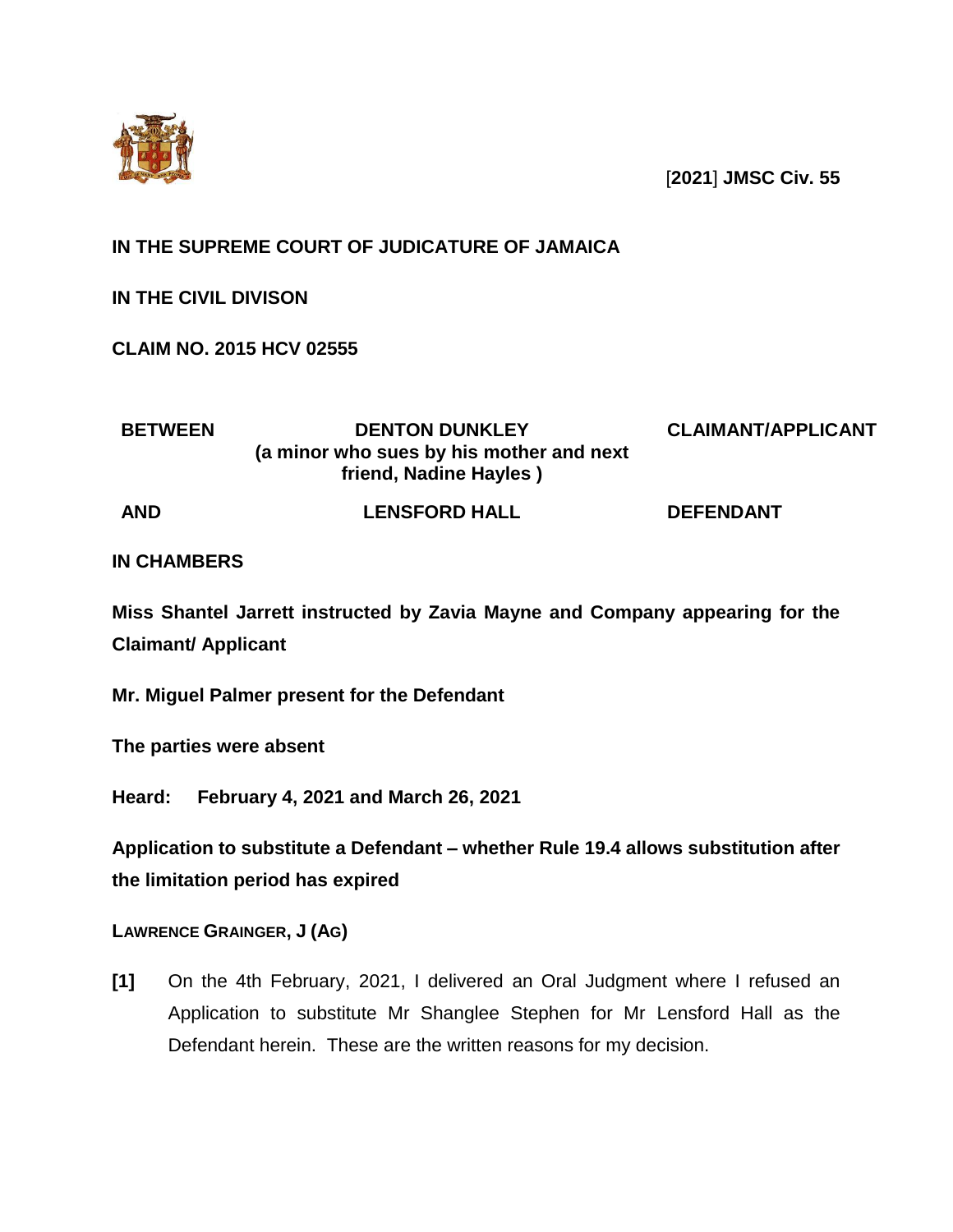#### **BACKGROUND**

- **[2]** The application arose out of a claim filed on the 11th March 2015 by Mr Denton Dunkley (a minor suing by his mother and next friend Nadine Hayles) against Mr Lensford Hall, to recover damages for personal injuries arising out of a motor vehicle accident.
- **[3]** The allegations were, that on the 18th September 2012, young Denton, then sixteen years old, was a passenger in a motor vehicle travelling from Waterloo District to Spanish Town in the parish of St Catherine. On reaching the vicinity of Waterloo Square, the motor vehicle in which he was travelling stopped along the roadway, when the vehicle which the Defendant was driving collided in the rear of the motor vehicle in which the claimant was travelling. The type of vehicle being driven by the Defendant was not stated. It was only identified by its registration plates.
- **[4]** The Claimant suffered a range of injuries to include lower back pain and whiplash injury.
- **[5]** In the Affidavit of Service, the process server stated that the Defendant was served on March 21, 2015. The Defendant however filed an Acknowledgment of Service on 22<sup>nd</sup> May 215, indicating that he did not get the relevant court documents until  $7<sup>th</sup>$  May 2015 and that he intended to defend the whole claim. However, from 10<sup>th</sup> April, 2015 Judgment in Default of Acknowledgment of Service was already entered against him. The Applicant however did not pursue enforcement.
- **[6]** On the 17th June 2015, the Defendant filed his Defence. He admitted that he owned the motor vehicle that it was alleged was involved in the motor vehicle accident, PE 0336, but denied that his motor vehicle was involved in any accident, neither on the date alleged nor at any time before or after the date alleged, nor at Waterloo Square or anywhere at all. The Defendant further added that he had not travelled to St Catherine nor its environs since 1991.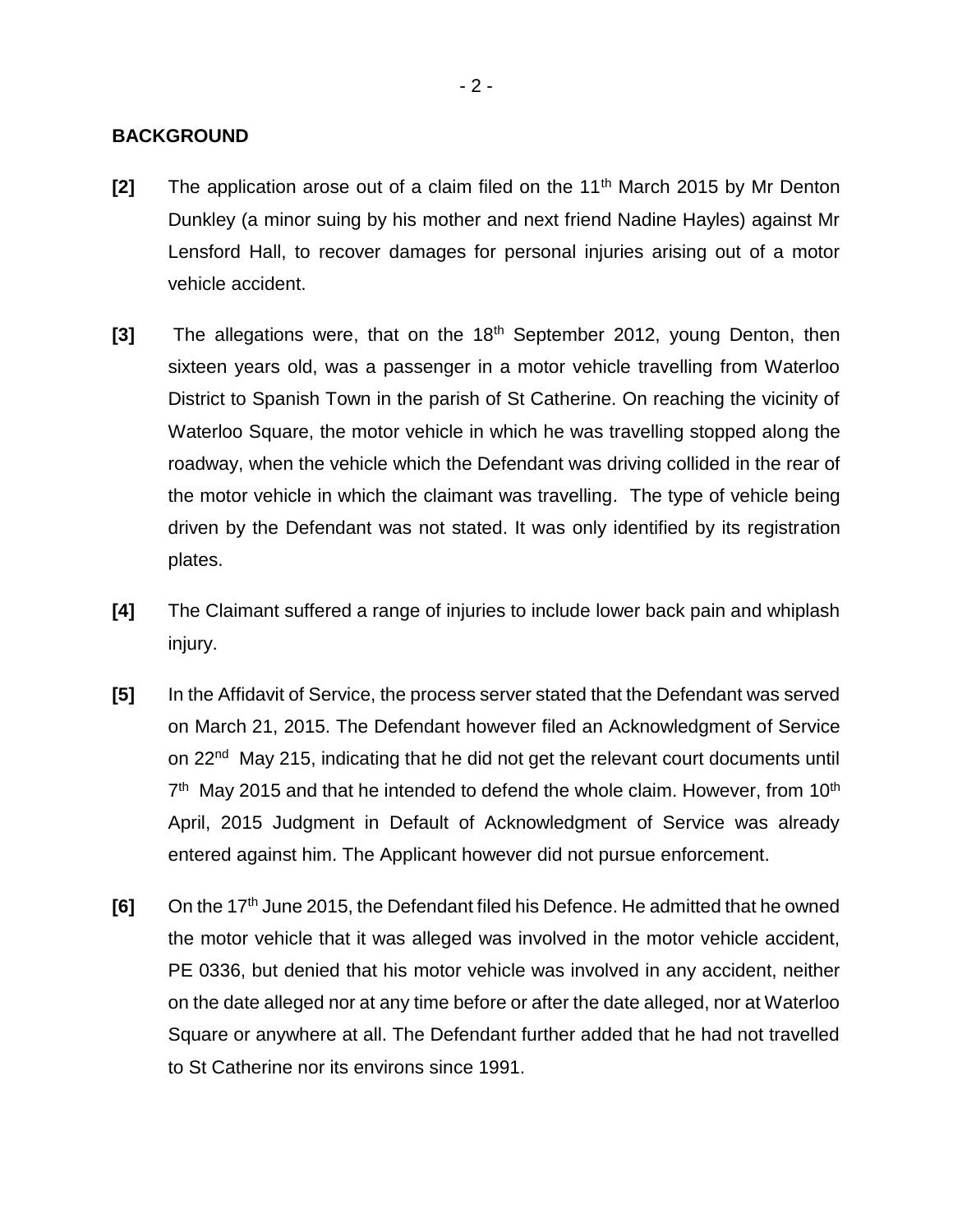**[7]** The next document filed after the Defence was the Ex Parte Notice of Application for Court Orders filed on the 29<sup>th</sup> September 2020 and is the subject of this Judgement. The matter was not referred to a Case Management Conference and none was held.

### **THE APPLICATION**

- **[8]** The Claimant filed the Ex Parte Notice of Application for Court Orders seeking the following Orders:
	- i. That Mr Shanglee Stephen be substituted as the Defendant in these proceedings;
	- ii. That the Claimant be given permission to serve the Amended Claim Form and Particulars of Claim and all subsequent processes filed herein on Mr Shanglee Stephen;
	- iii. That Mr Shanglee Stephen be permitted to file his Acknowledgment of Service and Defence within 14 days and 42 days respectively after the service of the Amended Claim Form and the Particulars of Claim;
	- iv. That the costs of the application be costs and the claim and
	- v. Such further and or other relief that this Honourable Court deems fit.
- **[9]** The Application was made pursuant to Rules 19.3 and 19.4 of the Civil Procedure Rules, 2002. The other grounds on which the Applicant sought the said orders were as follows, that:
	- i. the relevant limitation period was current when the proceedings were started,
	- ii. the substitution was necessary in the circumstances,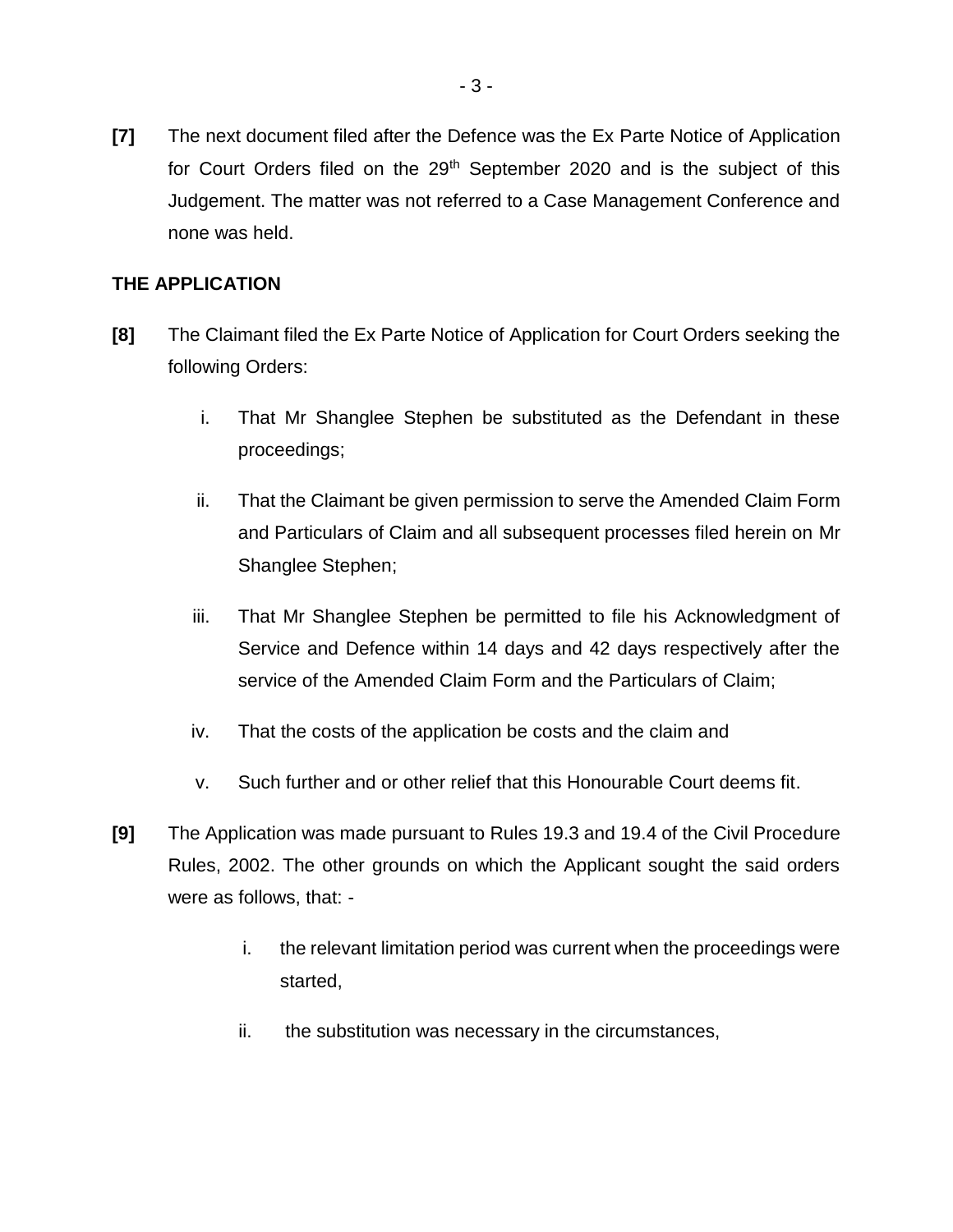- iii. the new party is to be substituted for a party who was named in the Claim Form in mistake for the new party, and
- iv. the claim cannot properly be carried on against the existing Defendant unless the new party is substituted as Defendant.

#### **THE AFFIDAVIT IN SUPPORT OF THE APPLICATION**

- **[10]** Ms Petrina Williams, attorney-at-law for and on behalf of the Claimant/Applicant swore to the lone affidavit in support of the application. She deponed that it was based on the information provided by the Claimant that it was determined that the other motor vehicle involved in the accident was registered as PE 0336 and having carried out some enquiries, the vehicle was registered to the Defendant, Mr Lensford Hall.
- **[11]** Counsel recounted that since October 2012, numerous letters had been sent to the Spanish Town Police Station and the Office of the Commissioner of Police requesting a Police Report to confirm the registration numbers of the vehicles involved in the collision, but it wasn't until the  $30<sup>th</sup>$  April 2020 that the Report was sent to her office.
- **[12]** She averred further that on receipt of the Report, she realized that the registration number of the other vehicle was PE 0637 and not PE 0336. The Police Report also indicated that the name of the owner of the vehicle was Mr Shanglee Stephen of a Spanish Town, St Catherine address.
- **[13]** Ms. Williams was of the view that the substitution is necessary as the claim cannot properly proceed against the owner of the motor vehicle registered PE 0336 as that motor vehicle was not involved in the collision. She stated that it was the vehicle registered at PE 0637 that was involved in the accident and the driver/owner of that vehicle, Mr Shanglee Stephen, is liable to compensate the Claimant for the injuries and loss sustained.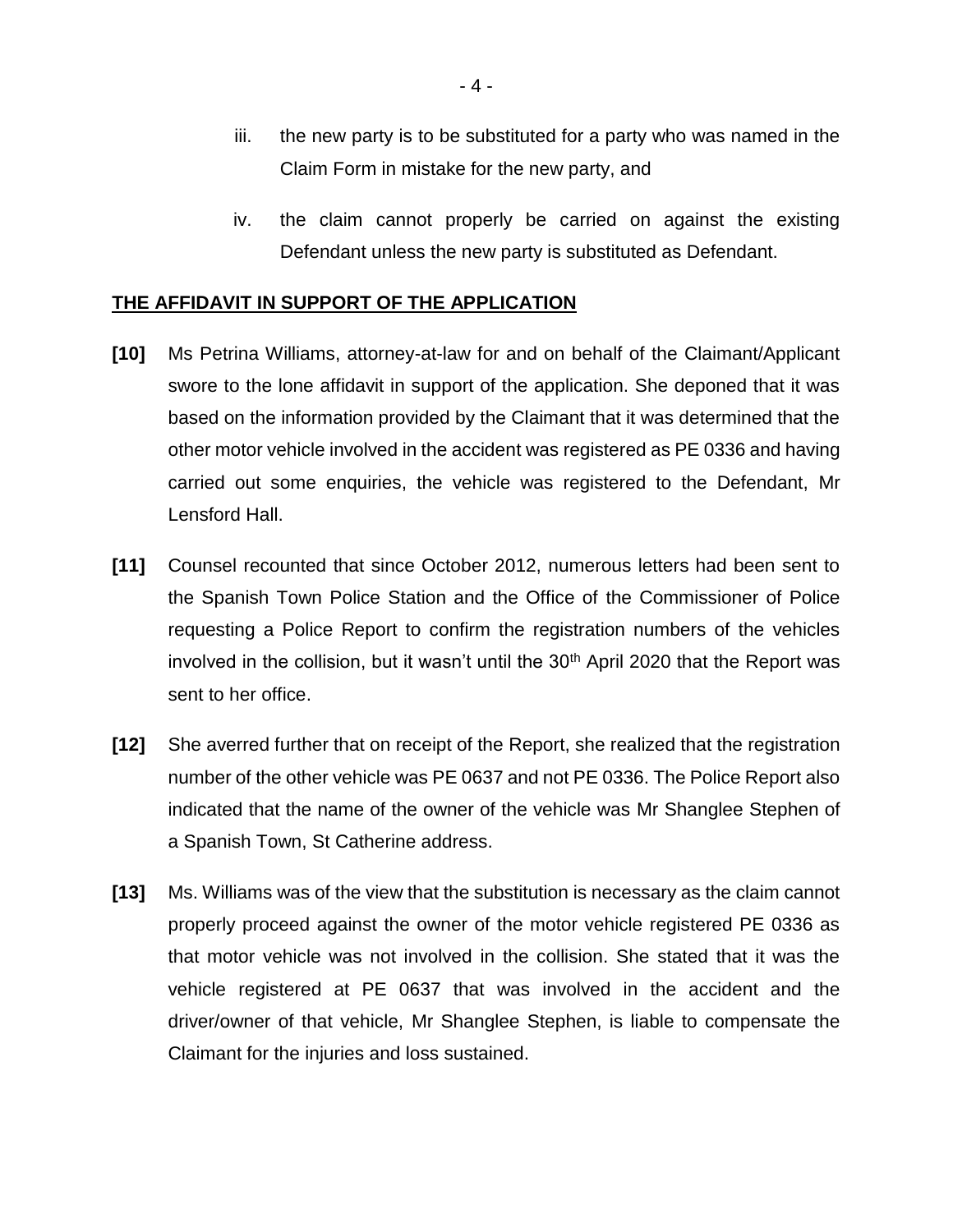- **[14]** She indicated that Mr Lensford Hall was named as the Defendant by mistake, by virtue of the incorrect registration number. She added that the limitation period was current at the time the Claim Form was filed and that Mr Shanglee Stephen will not be prejudiced if he were substituted as the Defendant, as he will not be deprived of the opportunity to put forward a defence. On the other hand, the Claimant would suffer great prejudice if the claim was not heard on its merits.
- **[15]** The Affidavit was accompanied by five 5) attachments, four (4) letters from Zavia Mayne and Company, attorneys-at-law (who appeared for the Claimant /Applicant) and one from the Office of the Commissioner of Police.
- **[16]** Two of the letters were addressed to the Spanish Town Police Station, the first dated October 12, 2012 and the second dated the  $21<sup>st</sup>$  August 2014. The former requested the Police Report and the latter complained of the delays in receiving several Reports and asked again for the Report.
- **[17]** The next letter was not dated but was received at the Office of the Commissioner of Police on the  $9<sup>th</sup>$  April 2019. In the letter, a request was made for their intervention in obtaining the Report and it also pointed out that the report was requested from October 2014 from the Spanish Town Police Station but the information received was that there was no record of the accident.
- **[18]** Another letter dated April 12, 2019 was sent to the Office of the Commissioner of Police, attaching among other documents the request that was made to the Spanish Town Police Station and their proof of payment for the Report.
- **[19]** On April 30, 2020, the Office of the Commissioner of Police sent the Report to Counsel.

#### **SUBMISSIONS BY COUNSEL FOR THE CLAIMANT/APPLICANT**

**[20]** Ms. Shantel Jarrett made oral submissions on behalf of the Claimant/Applicant. She reiterated the content of the Affidavit and submitted that the mistake was no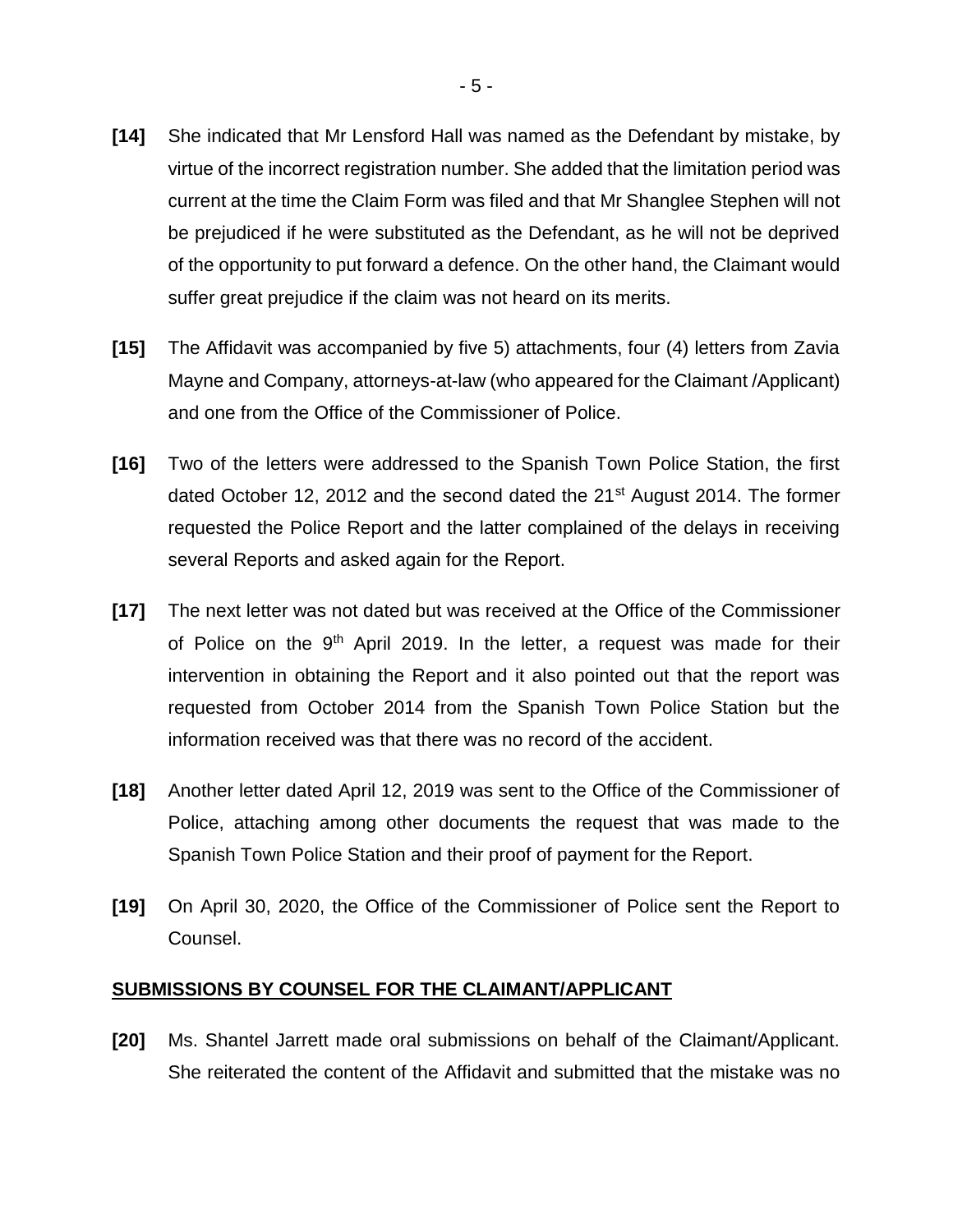fault of the Claimant and he should not be prejudiced as a result of the length of time it took for them to get the information from the Police.

- **[21]** She said the issue was not with the individuals but with the licence plates, that they were not very dissimilar in terms of numbers and based on that there could be a substitution. Further, that it is not that they were trying to substitute Defendants, but the application was based on whom the registered owner of the licence plate is. She presented no authorities.
- **[22]** Mr Miguel Palmer who represents the Defendant Mr Lensford Hall was present but did not address the court.

#### **ISSUE**

**[23]** The main issue was whether the Court should grant the application to substitute the Defendant in light of the fact that the application was made after the relevant limitation period had ended.

### **LAW AND ANALYSIS**

- **[24]** The Applicant relied on Rules 19.3 and 19.4 but I will at first set out all the relevant rules, which address the issue of the substitution of a party.
- **[25]** Rule 19.2 (5) of the Civil Procedure Rules, 2002, provides that:

The court may order a new party to be substituted for an existing one if –

a) …

- b) The court can resolve the matters in dispute more effectively by substituting the new party for the existing party.
- **[26]** Rule 19.3 provides
	- (1) The Court may add, substitute or remove a party on or without an application;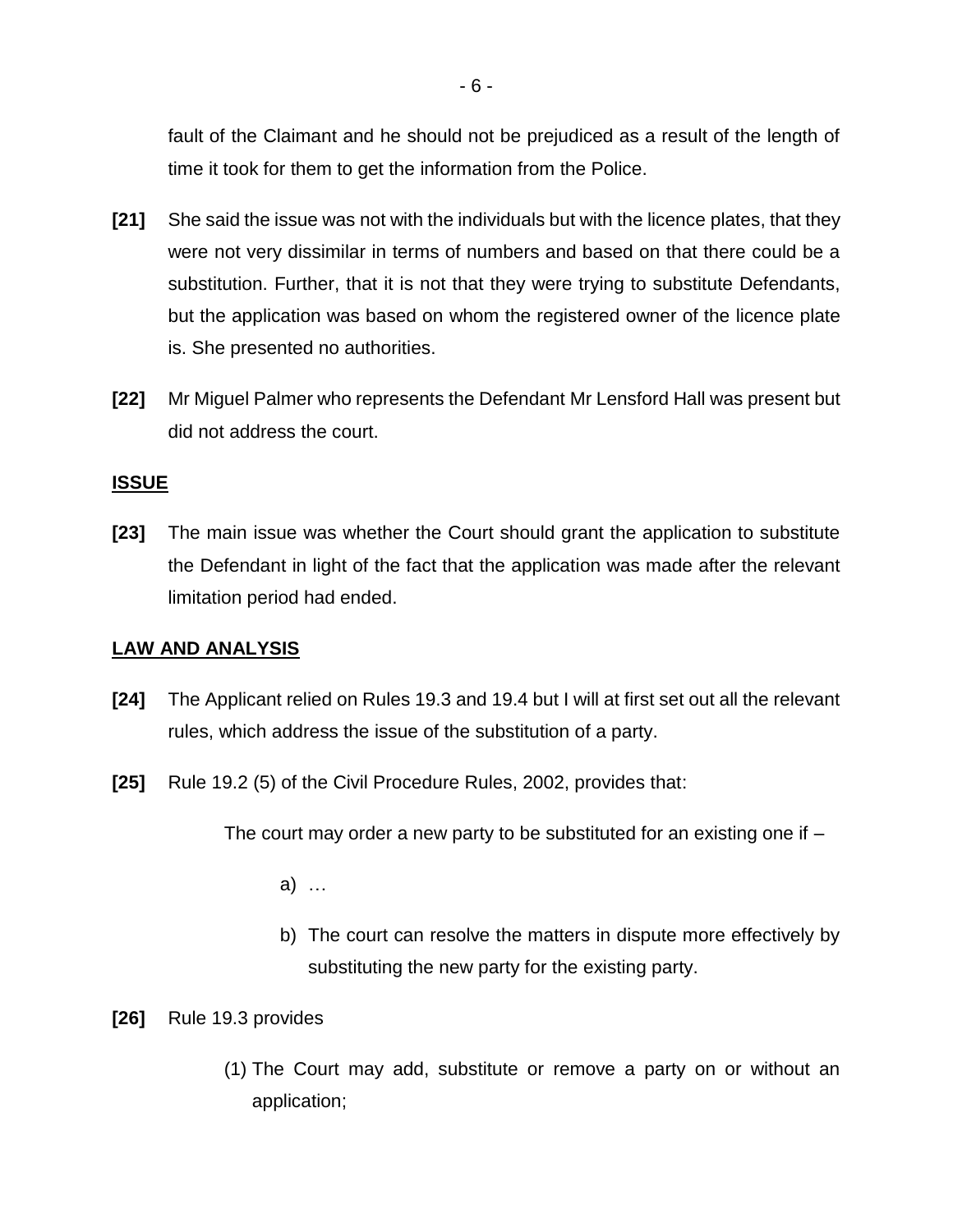- a) An existing party or;
- b) …

be made by

- (3) An application for an order under Rule 19 2(5) (substitution of new party where existing party's interest or liability has passed) may be made without notice but must be supported by evidence on affidavit;
- $(4)$  ....
- (5) The Court may add, remove or substitute a party at or after the Case Management Conference.
- **[27]** Special Provisions about adding or substituting parties after the end of a relevant limitation period are addressed in Rule 19.4. It reads:
	- 1) This rule applies to a change of parties after the end of a relevant limitation period;
	- 2) The court may add or substitute a party only if
		- a) the relevant limitation period was current when the proceedings were started; and
		- b) the addition or substitution is necessary;
	- 3) the addition or substitution of a party is necessary only if the court is satisfied that –
		- a. the new party is to be substituted for a party who was named in the claim form in mistake for the new party;
		- b. …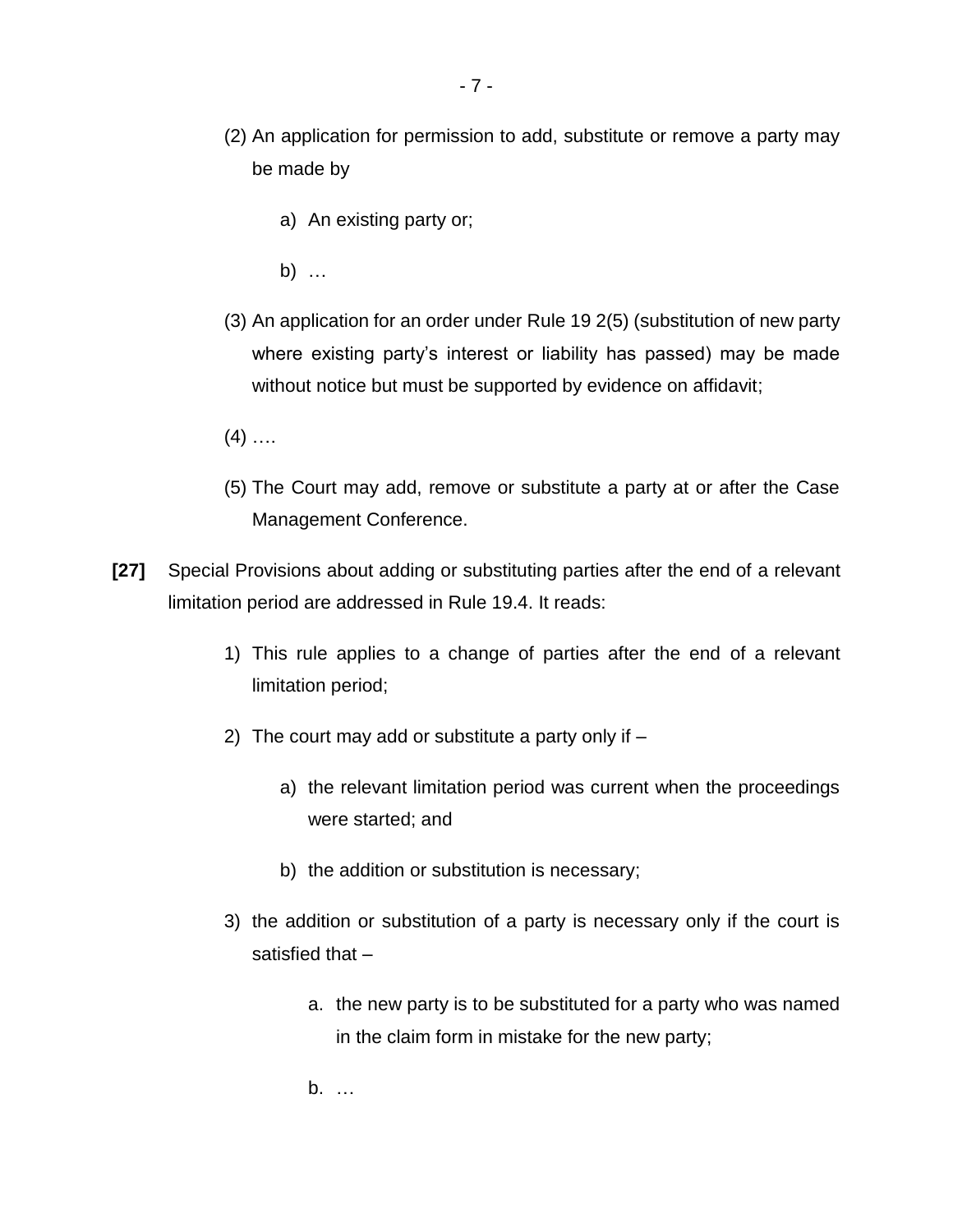c. …

- **[28]** Pursuant to Rule 19.3, the application was made by the Claimant/Applicant, an existing party to the claim, without Notice but with a supporting Affidavit and so the Court had jurisdiction to hear the application.
- **[29]** No Case Management Conference (CMC) was held but this application was made more than five years after the registry should have fixed a Case Management Conference date as mandated by Rule 27.3. Therefore, I do not believe that the jurisdiction of the court is ousted in the absence of the CMC, which was required as per Rule 19.3 (5).
- **[30]** Given that the Police Report states that the driver involved in the collision was Mr Shanglee Stephen, it is undisputed that the Court could resolve the issue of liability more effectively by the substitution of Mr Stephen as the Defendant.
- **[31]** However, the collision occurred in September 2012 and by the time the application was made in September 2020, eight years had elapsed.
- **[32]** The Jamaican Limitation of Actions Act, at section 46, provides that the United Kingdom Statute 21 James I. Cap. 16, (Statute of Limitation 1623) has been adopted and recognized as part of the laws of Jamaica.
- **[33]** Section 3 of the Statute of Limitation 1623 provides that: -

*"And be it further enacted, That all actions of trespass quare clausum fregit, all actions of trespass, detinue, action sur trover, and replevin for taking away of goods and cattle, all actions of account, and upon the case, other than such accounts as concern the trade of merchandize between merchant and merchant, their factors or servants, all actions of debt grounded upon any lending or contract without specialty; all actions of debt for arrears of rent, and all actions of assault, menace, battery, wounding and imprisonment, or any of them which shall be sued or brought at any time after the end of this present session of parliament, shall be commenced and sued within the time and limitation hereafter expressed, and not after (that is to say) (2) the said actions upon the case (other than for slander) and the said actions for account, and the said actions for trespass, debt, detinue and replevin for goods or cattle, and the said action of trespass quare clausum fregit, within three years next after*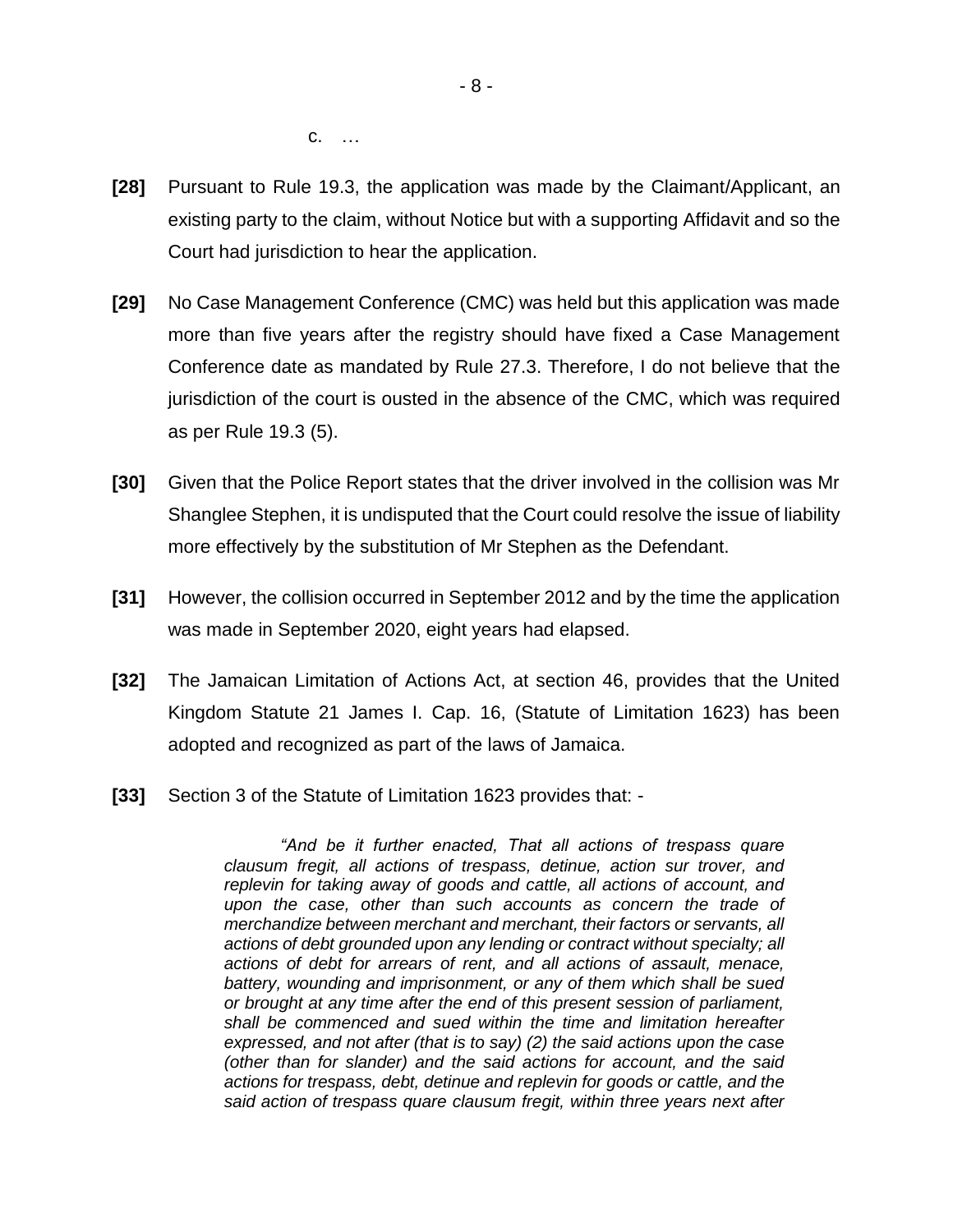*the end of this present session of parliament, or within six years next after the cause of such actions or suit, and not after; (3) and the said actions of trespass, of assault, battery, wounding, imprisonment or any of them, within one year next after the end of this present session of parliament, or within four years next after the cause of such actions or suit, and not after; (4) and the said actions upon the case for words, within one year after the end of this present session of parliament, or within two years next after the words spoken, and not after."*

- **[34]** Therefore, under the Statute of Limitation 1623, the limitation period in respect of actions founded upon the case, including actions for negligence, is six (6) years. Given our adoption of the Statute of Limitation of 1623 into our laws, the period for negligence actions in Jamaica is also six (6) years.
- **[35]** As Rowe P said as far back as 1985 in *Lance Melbourne v Christina Wan* **(1985) 22 JLR 131, 135**:

*- "The Jamaican courts have over the years treated actions for negligence as actions upon the case to which the six-year period of limitation applies. …As the law now stands there is for Jamaica a rigid rule that actions for negligence must be brought within a period of six years from the time the cause of action arose and any failure so to do will render the action statute barred."*

- **[36]** Therefore, were the application to be granted, Mr Shanglee Stephen would be joined in the suit as a Defendant more than two years beyond the six years allowed.
- **[37]** The main question therefore concerns Rule 19.4. and the interpretation it is to be afforded. On the face of it, it does appear that the expiration of the limitation period was not a bar to such an application being successful as:
	- a. The proceedings were filed only two and half years after the collision and so is within the six years allowed;
	- b. The substitution appears to be necessary as the claimant had mistakenly sued the current Defendant and it is Mr Shanglee Stephen who they are now alleging was the driver of the motor vehicle involved in the accident.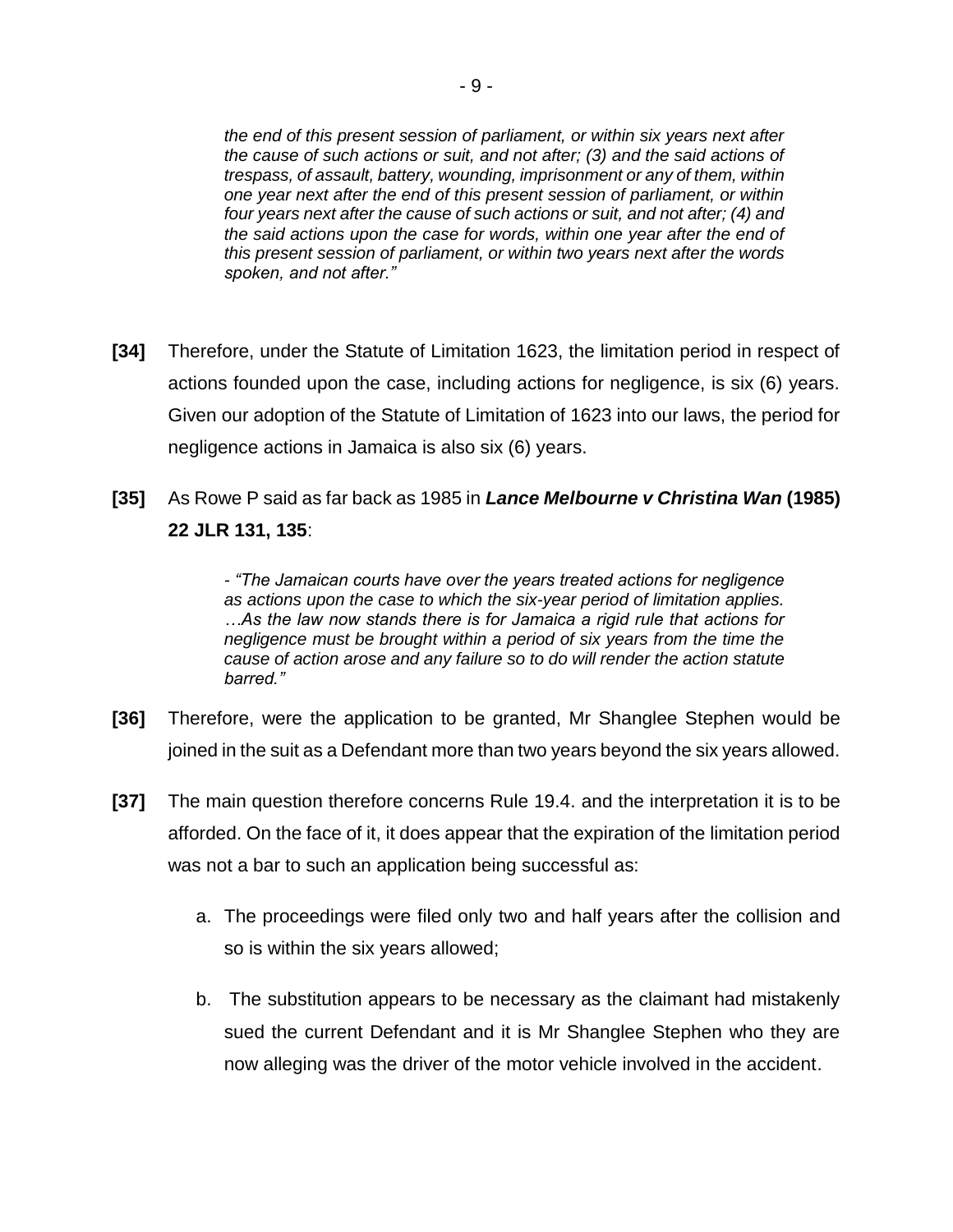- **[38]** However, the decision of Morrison P in the case of *Tikal ltd and Wayne Chen vs Everley Walker* **[2020] JMCA Civ 33** is instructive.
- **[39]** The *Tikal* case concerned an application to add a Defendant to a claim after the expiration of a relevant limitation period. The Court considered both Rules 19.4 and 20.6 of the Civil Procedure Rules.
- **[40]** Briefly, the facts of *Tikal* are that a suit was filed on the 4 th January 2012 whereby the Claimant, Mr Everley Walker, sought damages for negligence and breach of the Occupiers Liability Act against Super Plus Food Stores Limited. It was alleged by the Claimant that on the 21<sup>st</sup> February 2009 he fell in a supermarket and suffered injuries and loss as a result. The supermarket was owned, operated or occupied by the Defendant.
- **[41]** The Defendant filed its Defence almost 4 years after the Claim Form was filed. It denied that it was the owner or occupant of the premises. Consequently, the Court granted an order, on an amended application to add a defendant, filed in July 2017, for the Claim to be amended to add "Tikal Ltd t/a Super Plus Food Stores Ltd" and "Wayne Chen t/a Super Plus Food Stores Ltd" as the first and second Defendant.
- **[42]** Morrison P quoted with approval Sykes J (as he then was) in the case *of Peter Salmon V Master Blend Feeds Limited,* (Unreported), Supreme Court, Jamaica, Suit No CL 1991/S 163, judgment delivered October 26, 2007 where he lamented the discrepancy between the clear implications of the Statute of Limitations and the power seemingly being granted by Rule 19.4:

*. "These submissions highlight an important issue. It appears that the CPR is conferring a power to override an Act of Parliament. The Limitation Act has not been amended to provide for this power to add parties after the end of a limitation period. It does seem remarkable that subsidiary legislation such as the CPR can override an Act of Parliament which provides a defence for a defendant not sued within the limitation period. The usual way of dealing with claims after a limitation period is by conferring a discretionary power on the court by an Act of Parliament to extend the time within which the claim can be brought (see section 4(2) of the Fatal Accidents Act; section 13(2) of the Property (Rights of Spouses) Act). 20. I reinforce this observation by making a comparison with the*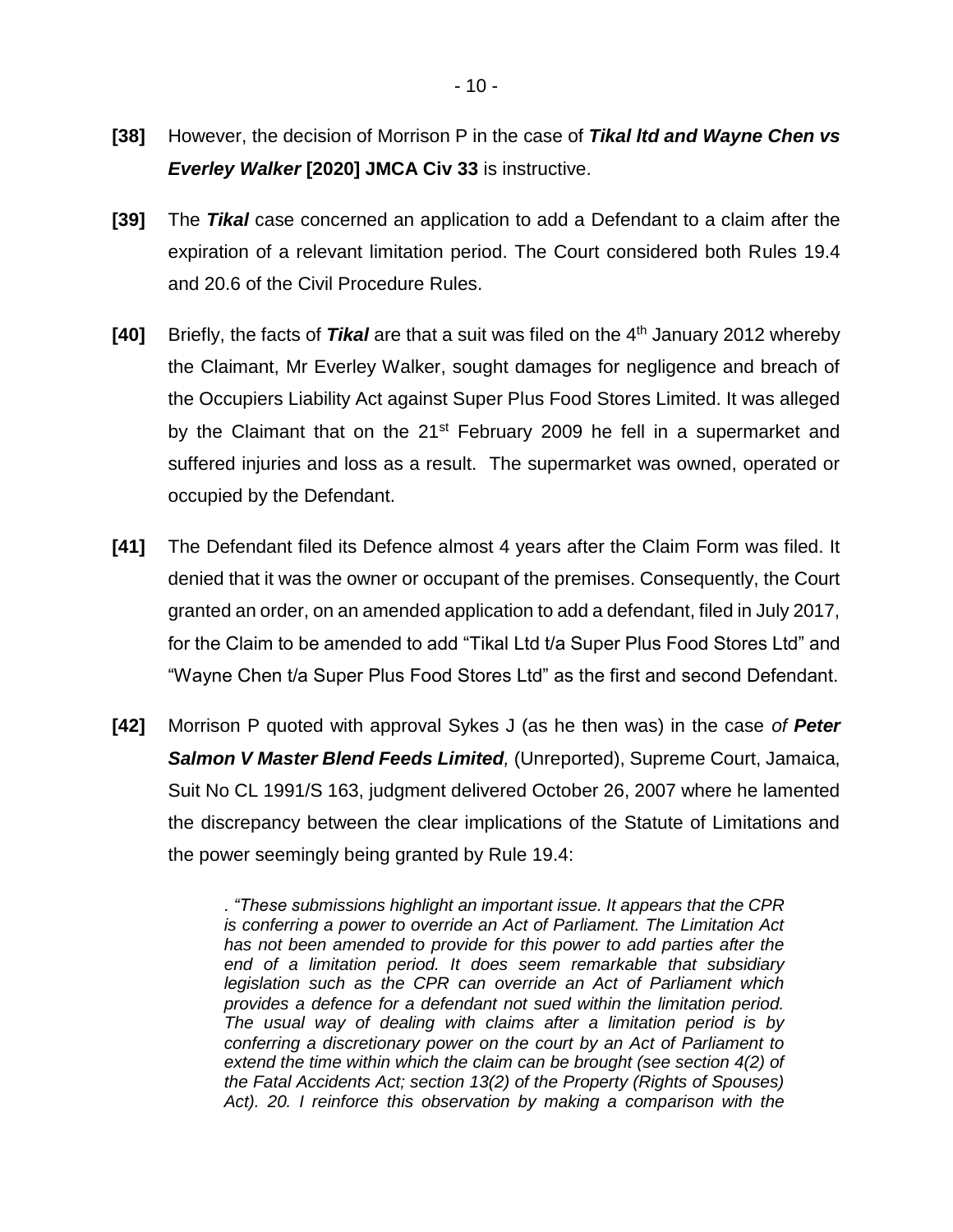*English position. Rule 19.4(2) (Jam) is, for practical purposes, identical in effect, to rule 19.5(2) (UK) … the general consensus, in England, is that rule 19.5 (UK) was designed to give effect to sections 33 and 35 of the Limitation Act of 1980 (UK) which give power to the court to allow new claims after the limitation period. The point is that I am not sure that rule 19.4 (Jam) can be applied without an Act of Parliament expressly conferring the power to sue defendants after the end of the limitation period."* 

- **[43]** President Morrison repeated the often-cited statement that subsidiary legislation is subordinate to primary legislation and so the Rules cannot overrule legislation. He cited Lord Scott of Foscote in the case of *Beverley Levy v Ken Sales & Marketing Ltd* **[2008] UKPC 6**, paragraph 19, where he opined that while Rules can regulate the exercise of an existing jurisdiction they cannot by themselves confer jurisdiction. President Morrison then concluded that Rule 19.4 cannot confer jurisdiction on the court to extend a limitation period in the absence of any amendments to the Statute of Limitation to that effect.
- **[44]** I respectfully adopt the views expressed in *Tikal* as being applicable to the present case and that though the case at bar concerned an application for a Defendant to be substituted, not added, the same considerations apply.
- **[45]** Similar principles were expounded in *The Attorney General of Jamaica vs Cleveland Vassell* **2015 JMCA CIV 47** where Dukharan JA delivered the Judgment of the Court and said this at paragraph 16 in relation to the Limitation of Actions Act:

*"It is noted that for the purposes of the Act an amendment to add or substitute a new party, or a cause of action, is deemed to be a separate claim and to have commenced on the same date as the original claim. Therefore, if the original claim was commenced within the relevant limitation period (six years) and an amendment is allowed, adding a party or cause of action after the expiry of the limitation period, a defendant will be deprived of the limitation defence and will usually cause injustice not compensable by an order for costs. The usual rule therefore, is that such amendments are not permitted".* 

**[46]** Likewise, in the case at bar, given that the claim would have become statute barred on the  $18<sup>th</sup>$  September 2018, with there being no changes to the Statute of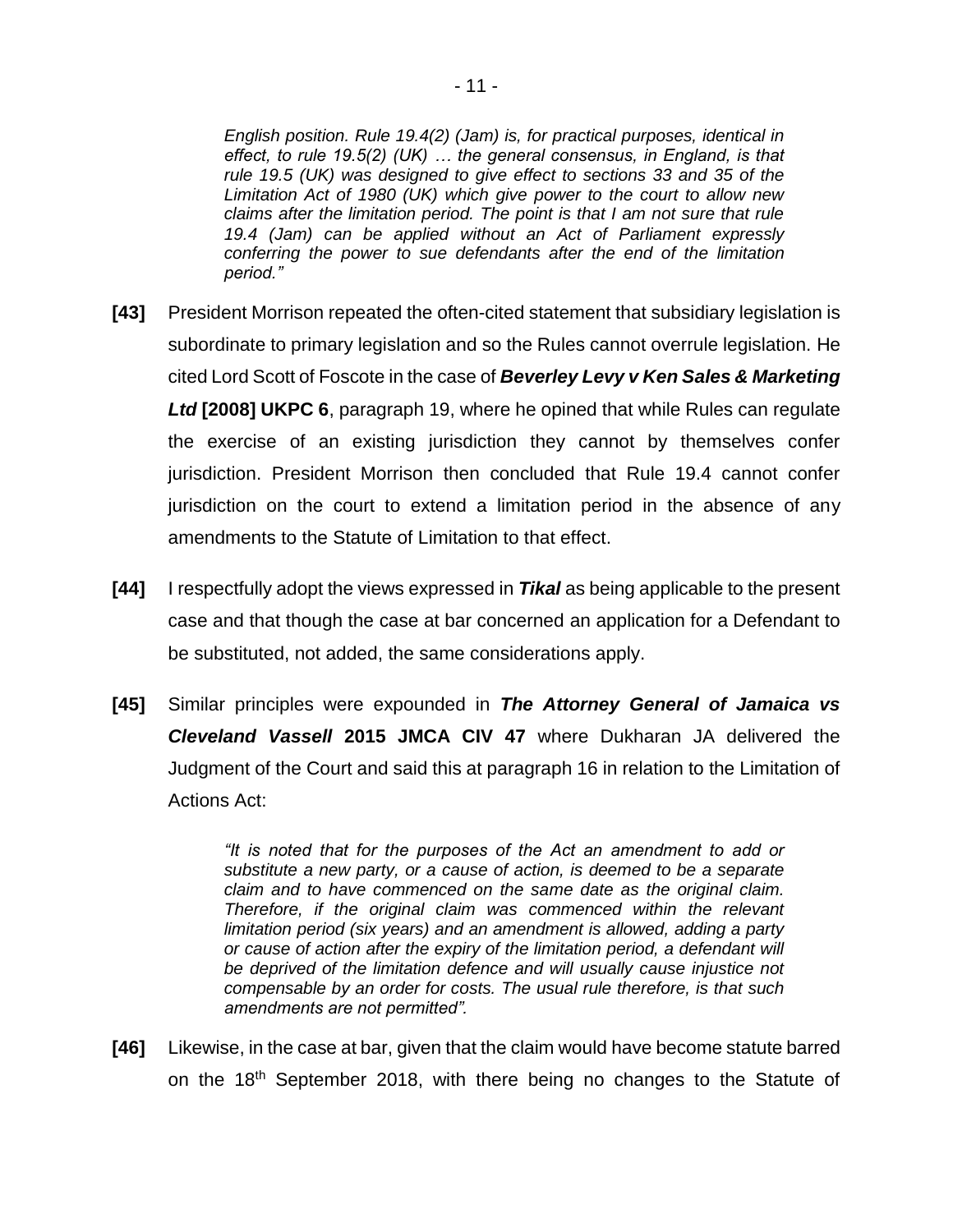Limitations extending the lifetime of negligence claims or making some exceptions to the six year period, the application, being made two years after September 2018, could not be granted. This is so although the relevant limitation period was current when the proceedings were started and the substitution may have been necessary.

- **[47]** In the supporting Affidavit, the issue of prejudice was raised by the Claimant/ Applicant. It was stated that Mr Shanglee Stephen would not be prejudiced if he were substituted as the Defendant as he would be allowed to defend the claim and that the prejudice to the Claimant is greater if he not be allowed to pursue the claim against Mr Stephen.
- **[48]** The Court accepts that the risk to the Claimant is great. If this application is not granted, he will be deprived of having his day in court with what he no doubt considers to be a strong case.
- **[49]** The Court therefore gave consideration to the reasons advanced by the Claimant in the Affidavit in Support, for the delay in bringing the application.
- **[50]** However, the limitation period is there to bring certainty and finality to litigation. A Defendant should know that at some specific time, he will not be brought before the courts, and at a time when his witness may have died, cannot be located or he himself may have forgotten about the details of the incident.
- **[51]** It was the Claimant himself, though a minor, who provided the incorrect information to the lawyers so he is not blameless. The Affidavit speaks to several letters being sent to the Spanish Town Police Station requesting the Police Accident Report but only two were attached, one from 2012 and the other in 2014. It was not until 2019, almost seven years after the accident that help was sought from the Office of the Commissioner of Police. When assistance was requested from that office, the limitation period had already expired. The Defendant filed his defence in 2015. Given the content of the Defence, the Court felt that the Office of the Commissioner of Police should have been contacted then.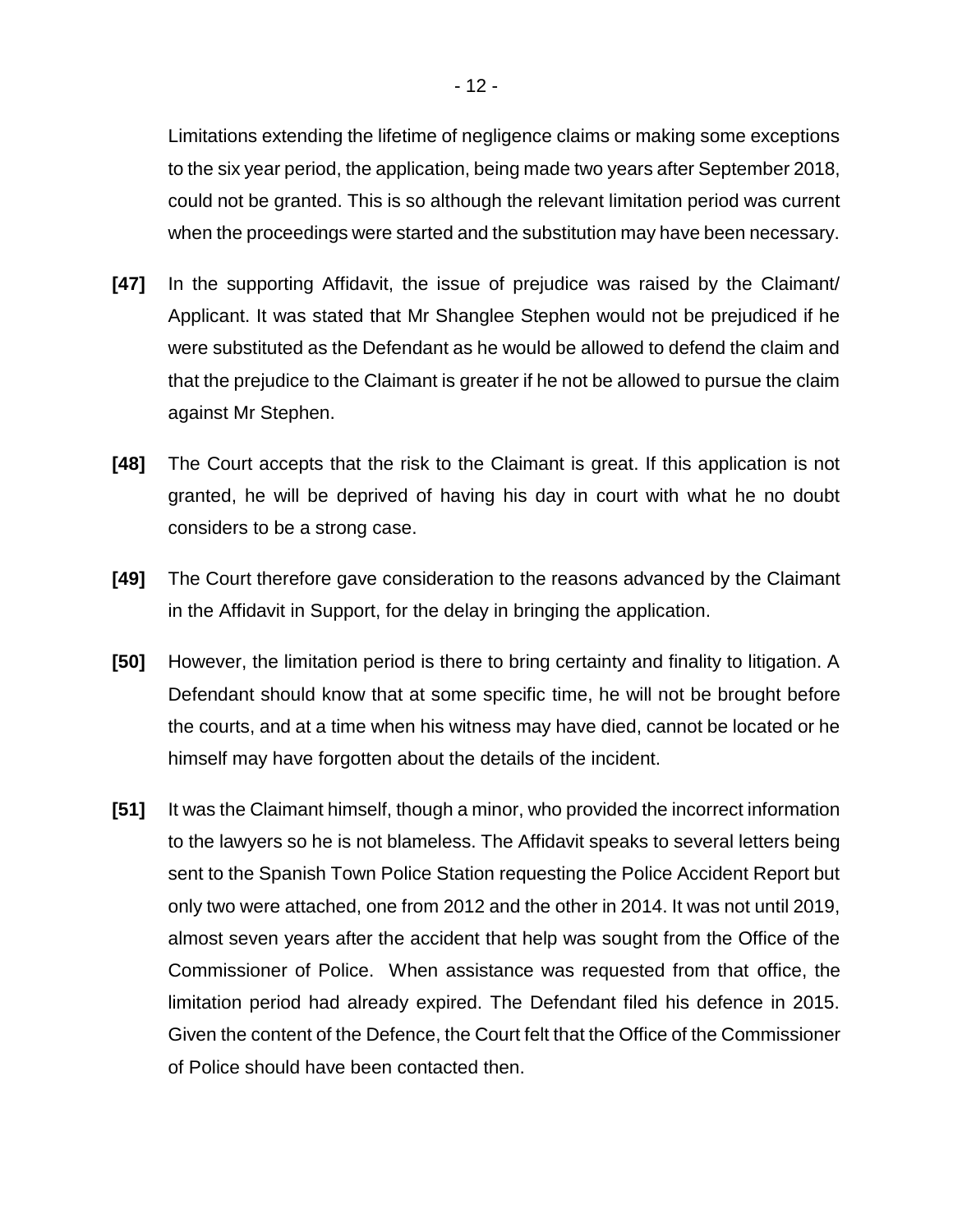- **[52]** Mr Shanglee Stephen should not now be brought in as a Defendant two years after the action became statute barred. That would be the greater injustice.
- **[53]** The Court in **Tikal** also examined Rule 20.6 which provides as follows:
	- 1) This rule applies to an amendment in a statement of case after the end of a relevant limitation period.
	- 2) The court may allow an amendment to correct a mistake as to the name of a party but only where the mistake was
		- a) genuine; and
		- b) not one which would in all the circumstances cause reasonable doubt as to the identity of the party in question.
- **[54]** In the case at bar, the Claimant / Applicant did not ground his application on Rule 20.6 but like in *Tikal*, this Court considered whether that rule was applicable. The Court examined Rule 20.6 as in the Affidavit in support of the application, the affiant deponed that she wished to correct the mistake in the name of the Defendant because a genuine mistake was made when Mr Lensford Hall was sued. It appears therefore that Rule 20.6 was not stated but the principles enunciated in the Rule were relied upon.
- **[55]** Again, the Court in *Tikal* adopted the approach taken by Sykes J (as he then was). This time it was in the case of *Elita Flickinger (Widow of the deceased Robert Flickinger) v David Preble (t/a Xtabi Resort Club & Cottages) and Xtabi Resort Club and Cottages Limited* (Unreported), Supreme Court, Jamaica, Suit No CL F 013/1997, judgment delivered 31 January 2005. Sykes J said the following:

*"the distinction between misnaming and misidentification is crucial and fundamental …the test of whether the particular case was one of misidentification or misnaming fell to be determined by the intention of the party who made the mistake".*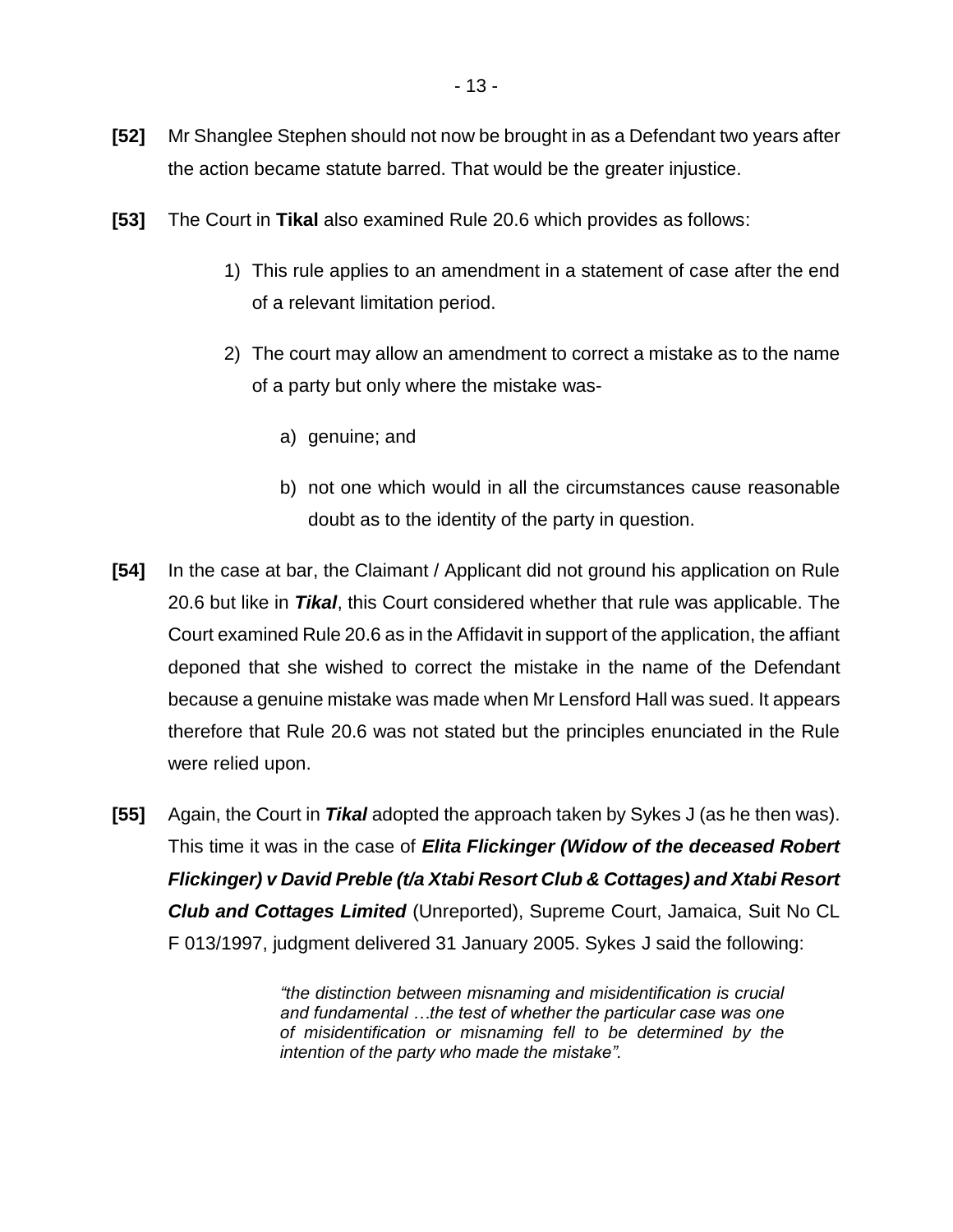- **[56]** Morrison P approved of Sykes J's categorisation when he concluded that Rule 19.4 covered cases of misidentification while Rule 20.6 had to do with cases of misnaming.
- **[57]** The Concise Oxford Dictionary defines "Misname" as *to give a wrong or inappropriate name to*. In the case at bar, Mr Lensford Hall was not before the court as a result of him having a wrong or inappropriate name. He was before the court as the person who it was being alleged was driving the vehicle that collided in the rear of the one in which the Claimant was a passenger. He was the exact person that the Claimant wished to be the Defendant then. This was not a case of misnaming. Therefore, Rule 20.6 was not applicable.
- **[58]** It appears however that Mr Lensford Hall was incorrectly identified and so this became a case of misidentification. The Applicant therefore correctly made the application pursuant to Rule 19.4.
- **[59]** Rule 1.1 (1) of the Civil Procedure Rules has as its overriding objective to deal with cases justly. Rule 1.2 provides that the court must seek to give effect to the overriding objective when interpreting the rules or exercising any powers under them. Dealing justly with a case includes among other things saving expense and ensuring that the case be dealt with expeditiously and fairly. To allow the substitution would not advance any of the stated aims of saving expense or dealing expeditiously with a case. So much time had already passed. To allow the substitution of Mr. Stephen would not be just.

#### **CONCLUSION**

**[60]** The Court therefore denied the application to substitute the Defendant in light of the fact that the application was made after the relevant limitation period had ended and the Court is of the view that the greater prejudice would be occasioned by Mr Stephen if the Order were granted and in all the circumstances, to refuse the Application was the most just outcome.